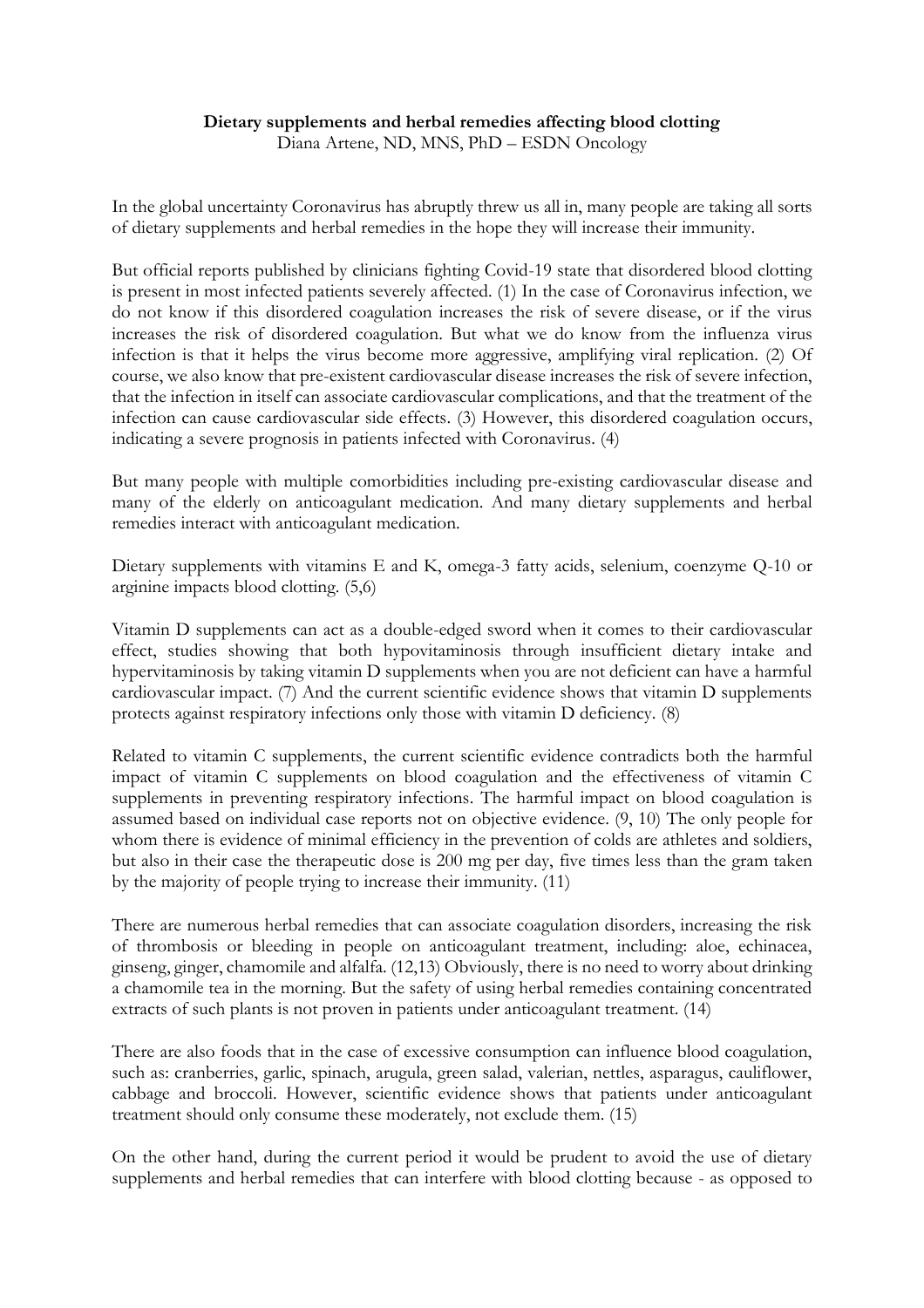these foods that should not be excluded - dietary supplements and herbal remedies have a much higher content of active substances.

A higher concentration of active substances does not mean a better impact, but a stronger impact. And - although most believe that herbal supplements and herbal remedies do not have side effects because they are natural – these products can have side effects, as this stronger impact can also be negative. (16)

The link between immunity and nutrition is a complicated tango, (17) optimizing immunity requiring long term healthy eating, (18) high quality sleep, (19) and the life-long practice of physical exercise. (20)

Dietary supplements and herbal remedies are not without side effects because they are natural. (21) Their side effects are less acknowledged because they are less evaluated in comparison to medicines being produced and marketed according to legal regulations different from those for medicines, regulations that do not require rigorous testing in the elderly or in people with multiple comorbidities - that is, exactly those who are at higher risk today. (22)

What healthy people risk when taking all kinds of supplements to increase immunity is liver toxicity. (23)

What the elderly and people with multiple comorbidities under anticoagulant treatment risk when taking all kinds of supplements to increase immunity alongside their medication is liver toxicity and disordered coagulation. (24)

Because abnormal blood clotting is one of the red flags indicating severe prognosis in people infected with Coronavirus, at least until the current state of things comes to peace, it is more prudent to optimize immunity through healthy eating, proper sleep and physical exercise.

## **References**

(1) [Tang, Ning, et al. "Abnormal Coagulation parameters are associated with poor prognosis in](https://onlinelibrary.wiley.com/doi/full/10.1111/jth.14768)  [patients with novel coronavirus pneumonia."](https://onlinelibrary.wiley.com/doi/full/10.1111/jth.14768) *Journal of Thrombosis and Haemostasis* (2020).

(2) [Yang, Yan, and Hong Tang. "Aberrant coagulation causes a hyper-inflammatory response in](https://www.ncbi.nlm.nih.gov/pmc/articles/PMC4947825/)  [severe influenza pneumonia."](https://www.ncbi.nlm.nih.gov/pmc/articles/PMC4947825/) *Cellular & molecular immunology* 13.4 (2016): 432-442.

(3) [Driggin, Elissa, et al. "Cardiovascular Considerations for Patients, Health Care Workers, and](https://www.sciencedirect.com/science/article/pii/S0735109720346374)  [Health Systems During the Coronavirus Disease 2019 \(COVID-19\) Pandemic."](https://www.sciencedirect.com/science/article/pii/S0735109720346374) *Journal of the [American College of Cardiology](https://www.sciencedirect.com/science/article/pii/S0735109720346374)* (2020).

(4) [Han, H., et al. "Prominent changes in blood coagulation of patients with SARS-CoV-2](https://www.ncbi.nlm.nih.gov/pubmed/32172226)  infection." *[Clinical chemistry and laboratory medicine](https://www.ncbi.nlm.nih.gov/pubmed/32172226)* (2020).

(5) [Shea, M. Kyla, and Sarah L. Booth. "Vitamin E: Interactions with Vitamin K and Other](https://academic.oup.com/ajcn/article/80/1/143/4690270)  Bioactive Compounds." *[Vitamin E in Human Health](https://academic.oup.com/ajcn/article/80/1/143/4690270)*. Humana Press, Cham, 2019. 261-269.

(6) [Stanger, Michael J., et al. "Anticoagulant activity of select dietary supplements."](https://academic.oup.com/nutritionreviews/article/70/2/107/1896192) *Nutrition reviews* [70.2 \(2012\): 107-117.](https://academic.oup.com/nutritionreviews/article/70/2/107/1896192)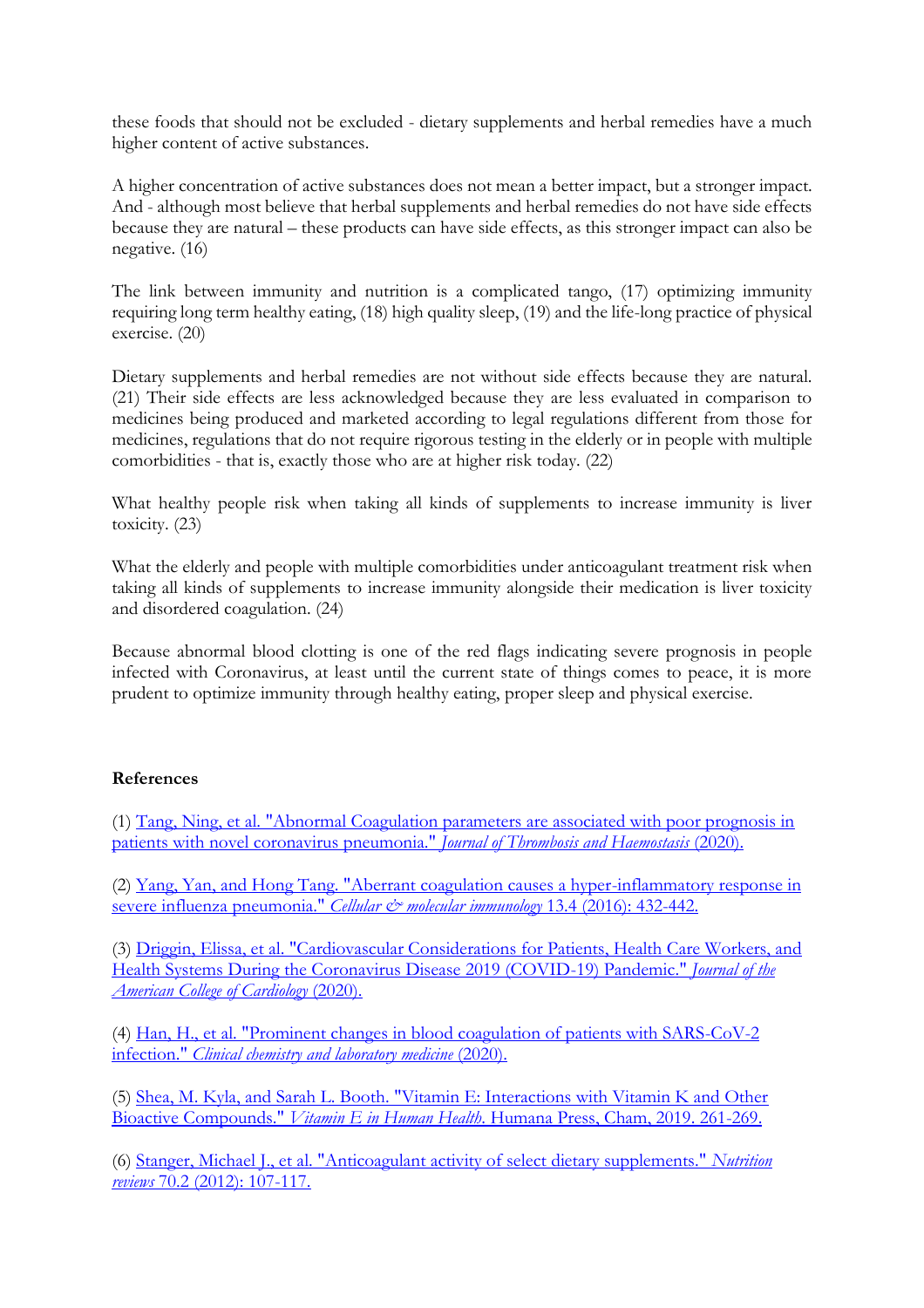(7) [Zechner, Christoph, and Dwight A. Towler. "Vitamin D: Cardiovascular Effects and](https://www.sciencedirect.com/science/article/pii/B9780128099636000845)  Vascular Calcification." *Vitamin D*[. Academic Press, 2018. 549-570.](https://www.sciencedirect.com/science/article/pii/B9780128099636000845)

(8) [Martineau, Adrian R., et al. "Vitamin D supplementation to prevent acute respiratory tract](https://www.bmj.com/content/356/bmj.i6583)  [infections: systematic review and meta-analysis of individual participant data."](https://www.bmj.com/content/356/bmj.i6583) *bmj* 356 (2017): [i6583.](https://www.bmj.com/content/356/bmj.i6583)

(9) [Feetam, Celia L., R. H. Leach, and M. J. Meynell. "Lack of a clinically important interaction](https://www.sciencedirect.com/science/article/pii/0041008X75902781)  [between warfarin and ascorbic acid."](https://www.sciencedirect.com/science/article/pii/0041008X75902781) *Toxicology and applied pharmacology* 31.3 (1975): 544-547.

(10) [Sattar, Adil, Jane E. Willman, and Raghu Kolluri. "Possible warfarin resistance due to](https://academic.oup.com/ajhp/article-abstract/70/9/782/5112493)  [interaction with ascorbic acid: case report and literature review."](https://academic.oup.com/ajhp/article-abstract/70/9/782/5112493) *American journal of health-system pharmacy* [70.9 \(2013\): 782-786.](https://academic.oup.com/ajhp/article-abstract/70/9/782/5112493)

(11) [Hemilä, Harri, and Elizabeth Chalker. "Vitamin C for preventing and treating the common](https://www.ncbi.nlm.nih.gov/pubmed/23440782)  cold." *[Cochrane Database of Systematic Reviews](https://www.ncbi.nlm.nih.gov/pubmed/23440782)* 1 (2013).

(12) [Ulbricht, C., et al. "Clinical evidence of herb-drug interactions: a systematic review by the](https://www.ingentaconnect.com/content/ben/cdm/2008/00000009/00000010/art00009)  [natural standard research collaboration."](https://www.ingentaconnect.com/content/ben/cdm/2008/00000009/00000010/art00009) *Current drug metabolism* 9.10 (2008): 1063-1120.

(13) [Cho, William CS. "Herb-drug interactions: systematic review, mechanisms, and therapies."](https://www.hindawi.com/journals/ecam/2014/957362/)  [\(2015\).](https://www.hindawi.com/journals/ecam/2014/957362/)

(14) [Cordier, Werner, and Vanessa Steenkamp. "Herbal remedies affecting coagulation: a](https://www.tandfonline.com/doi/full/10.3109/13880209.2011.611145)  review." *Pharmaceutical biology* [50.4 \(2012\): 443-452.](https://www.tandfonline.com/doi/full/10.3109/13880209.2011.611145)

(15) [Violi, Francesco, et al. "Interaction between dietary vitamin K intake and anticoagulation by](https://www.ncbi.nlm.nih.gov/pmc/articles/PMC4998867/pdf/medi-95-e02895.pdf)  [vitamin K antagonists: is it really true?: a systematic review."](https://www.ncbi.nlm.nih.gov/pmc/articles/PMC4998867/pdf/medi-95-e02895.pdf) *Medicine* 95.10 (2016).

(16) [Posadzki, Paul, Leala K. Watson, and Edzard Ernst. "Adverse effects of herbal medicines:](https://www.ncbi.nlm.nih.gov/pmc/articles/PMC5873713/)  [an overview of systematic reviews."](https://www.ncbi.nlm.nih.gov/pmc/articles/PMC5873713/) *Clinical medicine* 13.1 (2013): 7.

(17) Venter, Carina, et al. "Nutrition [and the Immune System: A Complicated](https://www.mdpi.com/2072-6643/12/3/818)  Tango." *Nutrients* [12.3 \(2020\): 818.](https://www.mdpi.com/2072-6643/12/3/818)

(18) [Goldsmith, Jason R., and R. Balfour Sartor. "The role of diet on intestinal microbiota](https://link.springer.com/article/10.1007/s00535-014-0953-z)  [metabolism: downstream impacts on host immune function and health, and therapeutic](https://link.springer.com/article/10.1007/s00535-014-0953-z)  implications." *[Journal of gastroenterology](https://link.springer.com/article/10.1007/s00535-014-0953-z)* 49.5 (2014): 785-798.

(19) [Faraut, Brice, et al. "Immune, inflammatory and cardiovascular consequences of sleep](https://www.sciencedirect.com/science/article/abs/pii/S1087079211000566)  [restriction and recovery."](https://www.sciencedirect.com/science/article/abs/pii/S1087079211000566) *Sleep medicine reviews* 16.2 (2012): 137-149.

(20) [Jang, Tae-Yeong, and Bong-Woo Chang. "Meta-analysis of the Influence of then Elderly](http://www.koreascience.or.kr/article/JAKO201718555881704.page?fbclid=IwAR01XBXbWBaGaas4fsWkUtQcfU9to0cSDey8jRd4nr5xXqL2j3uClBIbT7U)  [Regular Exercise on their Immunity."](http://www.koreascience.or.kr/article/JAKO201718555881704.page?fbclid=IwAR01XBXbWBaGaas4fsWkUtQcfU9to0cSDey8jRd4nr5xXqL2j3uClBIbT7U) *Journal of Digital Convergence* 15.5 (2017): 339-344.

(21) [Stickel, Felix, and Daniel Shouval. "Hepatotoxicity of herbal and dietary supplements: an](https://link.springer.com/article/10.1007/s00204-015-1471-3)  update." *Archives of toxicology* [89.6 \(2015\): 851-865.](https://link.springer.com/article/10.1007/s00204-015-1471-3)

(22) [Navarro, Victor J., and M. Isabel Lucena. "Hepatotoxicity induced by herbal and dietary](https://www.thieme-connect.com/products/ejournals/html/10.1055/s-0034-1375958)  supplements." *Seminars in liver disease*[. Vol. 34. No. 02. Thieme Medical Publishers, 2014.](https://www.thieme-connect.com/products/ejournals/html/10.1055/s-0034-1375958)